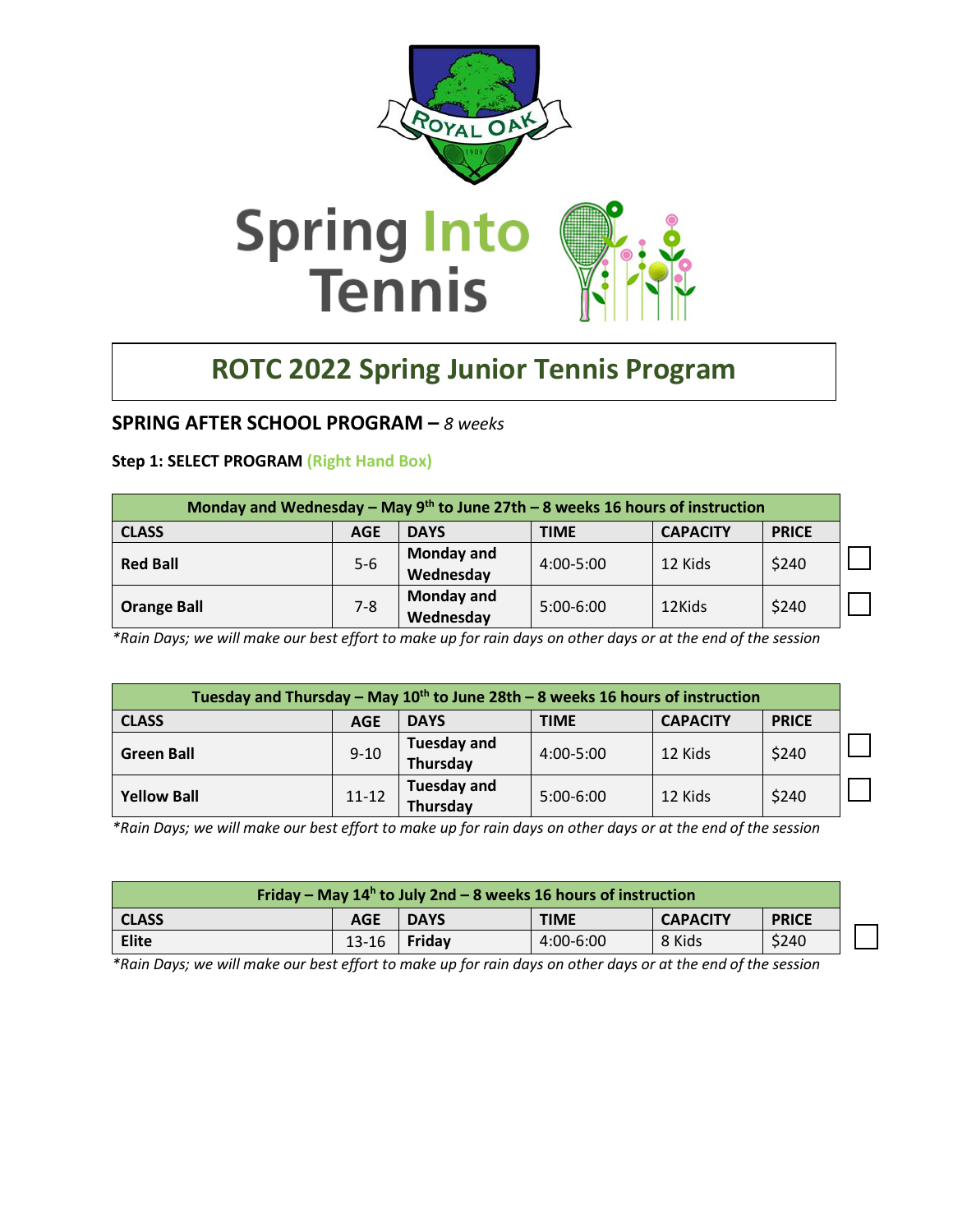

## **SPRING SATURDAY PROGRAM –** *4 weeks*

#### **Step 1: SELECT PROGRAM (Right Hand Box)**

| Saturdays – June 5th to June 25th – 4 weeks 4 hours of instruction $*$ if taken in conjunction with the<br>after school program price reduced by 25% to \$60.00 |                                                                             |          |             |         |      |  |  |
|-----------------------------------------------------------------------------------------------------------------------------------------------------------------|-----------------------------------------------------------------------------|----------|-------------|---------|------|--|--|
| <b>CLASS</b>                                                                                                                                                    | <b>PRICE</b><br><b>DAYS</b><br><b>TIME</b><br><b>CAPACITY</b><br><b>AGE</b> |          |             |         |      |  |  |
| <b>Red Ball</b>                                                                                                                                                 | $5 - 6$                                                                     | Saturday | 9:00-10:00  | 12 Kids | \$80 |  |  |
| <b>Orange Ball</b>                                                                                                                                              | $7 - 8$                                                                     | Saturday | 10:00-11:00 | 12Kids  | \$80 |  |  |
| <b>Green Ball</b>                                                                                                                                               | $9 - 10$                                                                    | Saturday | 11:00-12:00 | 12 Kids | \$80 |  |  |

*\*Rain Days; we will make our best effort to make up for rain days on other days or at the end of the session*

| Saturdays – June 5th to June 25th – 4 weeks 8 hours of instruction *if taken in conjunction with<br>the after school program price reduced by 25% to \$120.00 |            |             |               |                 |              |
|---------------------------------------------------------------------------------------------------------------------------------------------------------------|------------|-------------|---------------|-----------------|--------------|
| <b>CLASS</b>                                                                                                                                                  | <b>AGE</b> | <b>DAYS</b> | <b>TIME</b>   | <b>CAPACITY</b> | <b>PRICE</b> |
| <b>Yellow Ball</b>                                                                                                                                            | 11-12      | Saturday    | $1:00-3:00$   | 12 Kids         | \$160        |
| Elite                                                                                                                                                         | $13 - 16$  | Saturday    | $3:00 - 5:00$ | 8 Kids          | \$160        |

*\*Rain Days; we will make our best effort to make up for rain days on other days or at the end of the session*

# **Step 2: COMPLETE FORM**

| <b>CHILD (S) NAME</b> | <b>PARENTS NAMES</b>                         |  |
|-----------------------|----------------------------------------------|--|
| <b>DATE OF BIRTH</b>  | <b>PHONE</b>                                 |  |
| <b>ADDRESS</b>        | <b>EMAIL</b>                                 |  |
| NEW MEMBER: Y/N       | <b>MEMBERSHIP TYPE</b><br>(JUNIOR OR FAMILY) |  |
| <b>COMENTS</b>        |                                              |  |

\*\* **\$85 Junior membership fees apply use separate form***(Good for all seasons including Summer & Fall program*

*If you wish to discuss your child's level being other than within their age group, please email [jd.royaloaktennisclub@gmail.com](mailto:jd.royaloaktennisclub@gmail.com) with your comments or comment on this form.*

**Signature:** \_\_\_\_\_\_\_\_\_\_\_\_\_\_\_\_\_\_\_\_\_\_\_\_\_\_\_\_\_\_\_\_\_\_\_\_ **Date:** \_\_\_\_\_\_\_\_\_\_\_\_\_\_\_\_\_\_\_\_\_\_\_\_\_

| Date: |
|-------|
|-------|

#### **Step 3: PAYMENT**

You will be invoiced via email fro[m ahunter@hunterlabrosse.ca](mailto:ahunter@hunterlabrosse.ca) Prompt payment will confirm your child's spot.